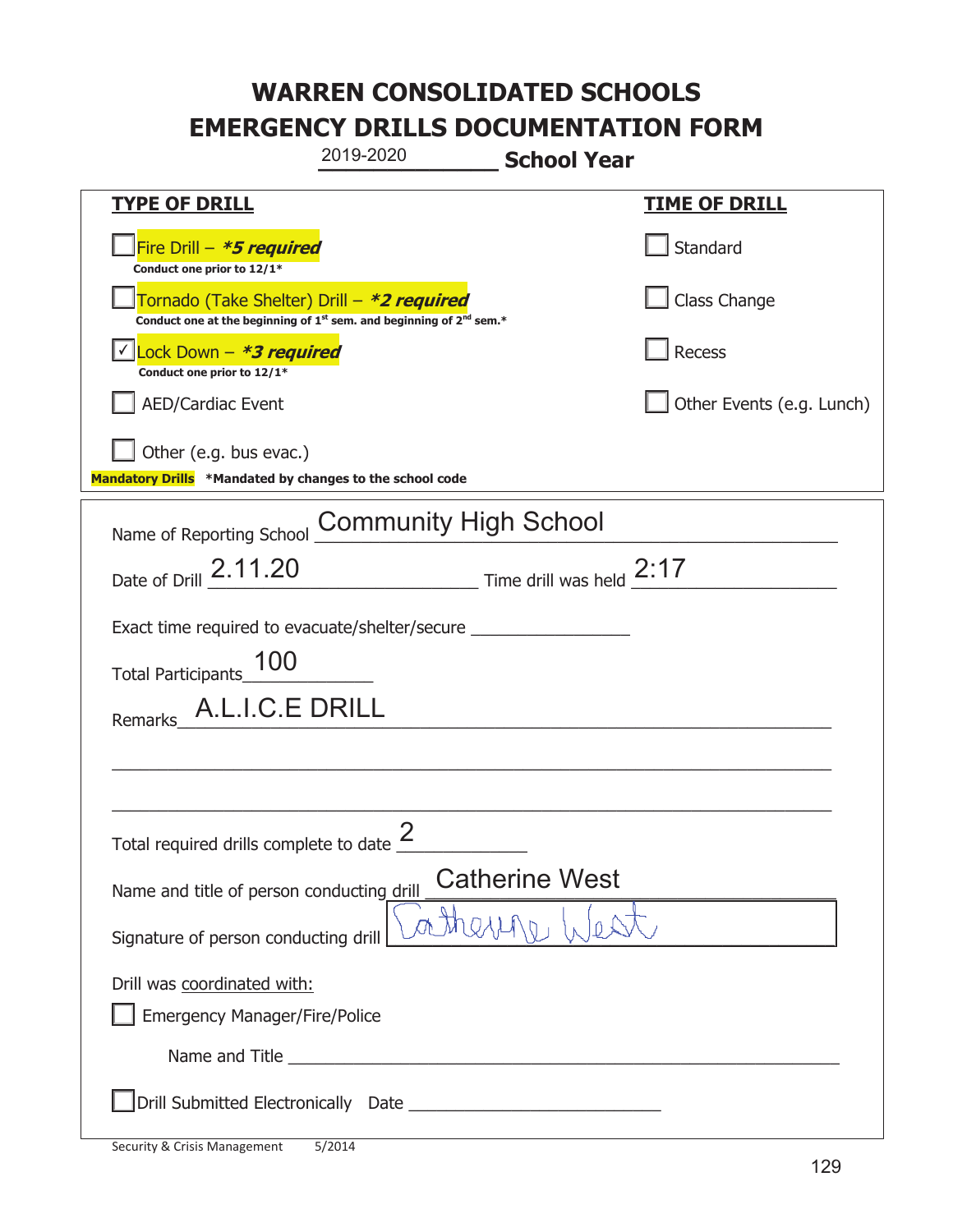|                                                                                    | 2019-2020                                                                                   | <b>School Year</b>    |                                   |
|------------------------------------------------------------------------------------|---------------------------------------------------------------------------------------------|-----------------------|-----------------------------------|
| <u>TYPE OF DRILL</u>                                                               |                                                                                             |                       | <b>TIME OF DRILL</b>              |
| Fire Drill - *5 required<br>Conduct one prior to 12/1*                             |                                                                                             |                       | $\lfloor \angle \rfloor$ Standard |
| Tornado (Take Shelter) Drill – *2 required                                         | Conduct one at the beginning of 1 <sup>st</sup> sem. and beginning of 2 <sup>nd</sup> sem.* |                       | Class Change                      |
| Lock Down - *3 required<br>Conduct one prior to 12/1*                              |                                                                                             |                       | Recess                            |
| <b>AED/Cardiac Event</b>                                                           |                                                                                             |                       | Other Events (e.g. Lunch)         |
| Other (e.g. bus evac.)<br>Mandatory Drills *Mandated by changes to the school code |                                                                                             |                       |                                   |
| Name of Reporting School                                                           | <b>Community High School</b>                                                                |                       |                                   |
| Date of Drill 01.10.20                                                             |                                                                                             |                       |                                   |
| Exact time required to evacuate/shelter/secure 4 minutes                           |                                                                                             |                       |                                   |
| <b>Total Participants</b>                                                          |                                                                                             |                       |                                   |
| Remarks                                                                            |                                                                                             |                       |                                   |
|                                                                                    |                                                                                             |                       |                                   |
| Total required drills complete to date _t                                          | 1                                                                                           |                       |                                   |
| Name and title of person conducting drill                                          |                                                                                             | <b>Catherine West</b> |                                   |
| Signature of person conducting drill                                               |                                                                                             | inthering West        |                                   |
| Drill was coordinated with:<br><b>Emergency Manager/Fire/Police</b>                |                                                                                             |                       |                                   |
|                                                                                    |                                                                                             |                       |                                   |
|                                                                                    |                                                                                             |                       |                                   |

T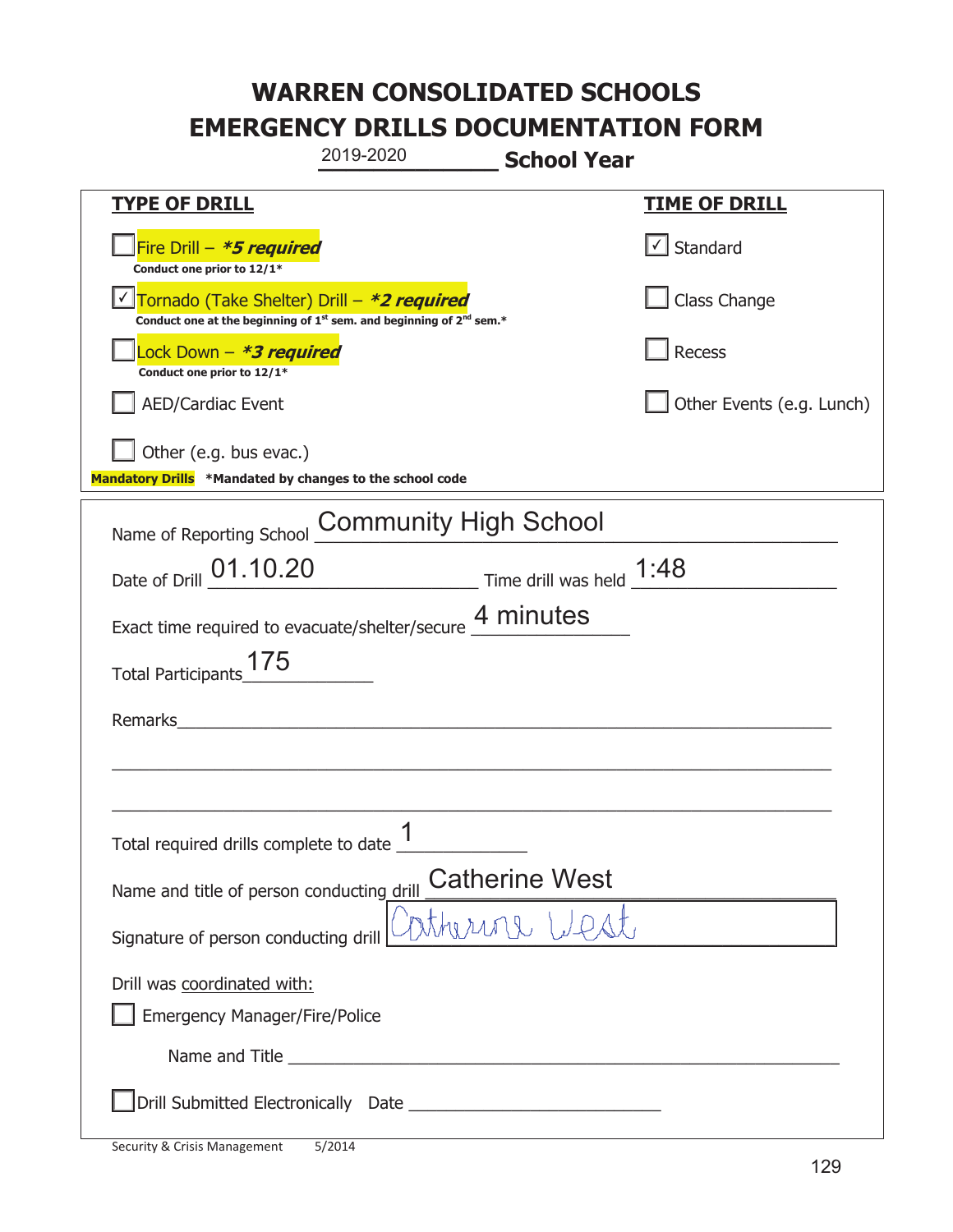|                                                                                    | 2019-2020                                                                                   | <b>School Year</b>    |                                   |
|------------------------------------------------------------------------------------|---------------------------------------------------------------------------------------------|-----------------------|-----------------------------------|
| <u>TYPE OF DRILL</u>                                                               |                                                                                             |                       | <b>TIME OF DRILL</b>              |
| Fire Drill - *5 required<br>Conduct one prior to 12/1*                             |                                                                                             |                       | $\lfloor \angle \rfloor$ Standard |
| Tornado (Take Shelter) Drill – *2 required                                         | Conduct one at the beginning of 1 <sup>st</sup> sem. and beginning of 2 <sup>nd</sup> sem.* |                       | Class Change                      |
| Lock Down - *3 required<br>Conduct one prior to 12/1*                              |                                                                                             |                       | Recess                            |
| <b>AED/Cardiac Event</b>                                                           |                                                                                             |                       | Other Events (e.g. Lunch)         |
| Other (e.g. bus evac.)<br>Mandatory Drills *Mandated by changes to the school code |                                                                                             |                       |                                   |
| Name of Reporting School                                                           | <b>Community High School</b>                                                                |                       |                                   |
| Date of Drill 11.20.19                                                             | Time drill was held $11:00$ a.m.                                                            |                       |                                   |
| Exact time required to evacuate/shelter/secure $\frac{3 \text{ min}}{2}$           |                                                                                             |                       |                                   |
| <b>Total Participants</b>                                                          |                                                                                             |                       |                                   |
| Remarks                                                                            |                                                                                             |                       |                                   |
|                                                                                    |                                                                                             |                       |                                   |
|                                                                                    |                                                                                             |                       |                                   |
| Total required drills complete to date $\frac{3}{2}$                               |                                                                                             |                       |                                   |
| Name and title of person conducting drill                                          |                                                                                             | <b>Catherine West</b> |                                   |
| Signature of person conducting drill                                               |                                                                                             |                       |                                   |
| Drill was coordinated with:                                                        |                                                                                             |                       |                                   |
| <b>Emergency Manager/Fire/Police</b>                                               |                                                                                             |                       |                                   |
|                                                                                    |                                                                                             |                       |                                   |
| $\vee$ Drill Submitted Electronically Date $\underline{\hspace{1em}11.20.19}$      |                                                                                             |                       |                                   |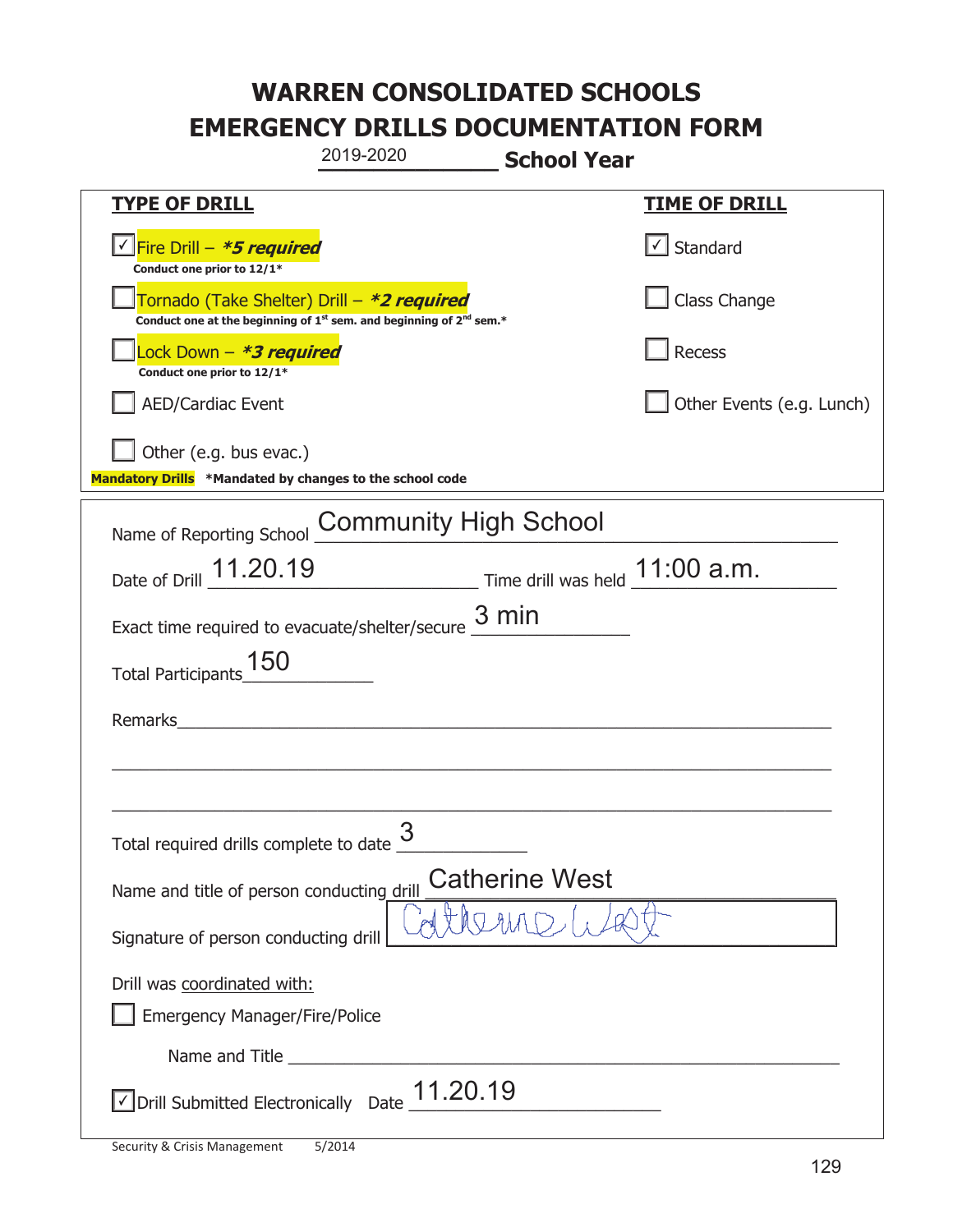|                                                                                    | 2019-2020                                                                                                                                 | <b>School Year</b>         |                                   |
|------------------------------------------------------------------------------------|-------------------------------------------------------------------------------------------------------------------------------------------|----------------------------|-----------------------------------|
| <b>TYPE OF DRILL</b>                                                               |                                                                                                                                           |                            | <b>TIME OF DRILL</b>              |
| <u>√ Fire Drill – <i>*5 required</i></u><br>Conduct one prior to 12/1*             |                                                                                                                                           |                            | $\lfloor \angle \rfloor$ Standard |
|                                                                                    | Tornado (Take Shelter) Drill – *2 required<br>Conduct one at the beginning of 1 <sup>st</sup> sem. and beginning of 2 <sup>nd</sup> sem.* |                            | Class Change                      |
| Lock Down - *3 required<br>Conduct one prior to 12/1*                              |                                                                                                                                           |                            | Recess                            |
| <b>AED/Cardiac Event</b>                                                           |                                                                                                                                           |                            | Other Events (e.g. Lunch)         |
| Other (e.g. bus evac.)<br>Mandatory Drills *Mandated by changes to the school code |                                                                                                                                           |                            |                                   |
| Name of Reporting School                                                           | <b>Community High School</b>                                                                                                              |                            |                                   |
| Date of Drill 10.10.19                                                             |                                                                                                                                           | Time drill was held $1:36$ |                                   |
| Exact time required to evacuate/shelter/secure                                     |                                                                                                                                           | $5 \text{ min}$            |                                   |
| 175<br><b>Total Participants</b>                                                   |                                                                                                                                           |                            |                                   |
|                                                                                    | checked walkie talkies to make sure they all worked                                                                                       |                            |                                   |
|                                                                                    |                                                                                                                                           |                            |                                   |
|                                                                                    |                                                                                                                                           |                            |                                   |
| Total required drills complete to date $\frac{2}{3}$                               |                                                                                                                                           |                            |                                   |
| Name and title of person conducting drill                                          |                                                                                                                                           | Catherine West, principal  |                                   |
| Signature of person conducting drill                                               |                                                                                                                                           |                            |                                   |
| Drill was coordinated with:<br><b>Emergency Manager/Fire/Police</b>                |                                                                                                                                           |                            |                                   |
|                                                                                    |                                                                                                                                           |                            |                                   |
|                                                                                    |                                                                                                                                           |                            |                                   |

t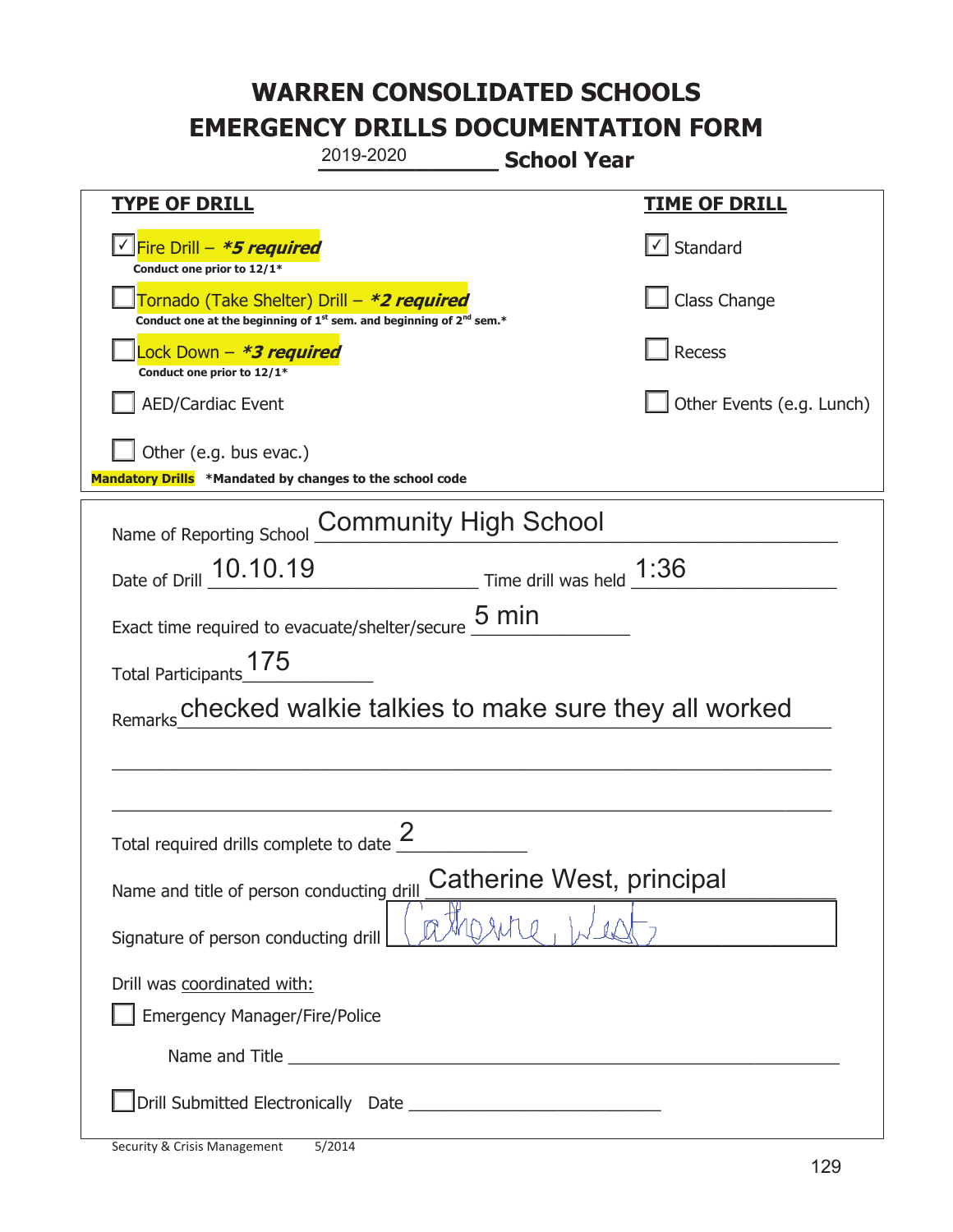|                                                                                    | 2019-2020                                                                                                                                 | <b>School Year</b>                                |                                   |
|------------------------------------------------------------------------------------|-------------------------------------------------------------------------------------------------------------------------------------------|---------------------------------------------------|-----------------------------------|
| <b>TYPE OF DRILL</b>                                                               |                                                                                                                                           |                                                   | <b>TIME OF DRILL</b>              |
| Fire Drill - *5 required<br>Conduct one prior to 12/1*                             |                                                                                                                                           |                                                   | $\lfloor \angle \rfloor$ Standard |
|                                                                                    | Tornado (Take Shelter) Drill – *2 required<br>Conduct one at the beginning of 1 <sup>st</sup> sem. and beginning of 2 <sup>nd</sup> sem.* |                                                   | Class Change                      |
| Lock Down - *3 required<br>Conduct one prior to 12/1*                              |                                                                                                                                           |                                                   | <b>Recess</b>                     |
| <b>AED/Cardiac Event</b>                                                           |                                                                                                                                           |                                                   | Other Events (e.g. Lunch)         |
| Other (e.g. bus evac.)<br>Mandatory Drills *Mandated by changes to the school code |                                                                                                                                           |                                                   |                                   |
| Name of Reporting School                                                           | <b>Community High School</b>                                                                                                              |                                                   |                                   |
| Date of Drill 10.8.19                                                              |                                                                                                                                           | $\frac{1}{30}$ Time drill was held $\frac{1}{30}$ |                                   |
| Exact time required to evacuate/shelter/secure $\underline{\mathsf{5}}$ min        |                                                                                                                                           |                                                   |                                   |
| <b>Total Participants</b>                                                          |                                                                                                                                           |                                                   |                                   |
| A.L.I.C.E. drill<br>Remarks                                                        |                                                                                                                                           |                                                   |                                   |
|                                                                                    |                                                                                                                                           |                                                   |                                   |
|                                                                                    |                                                                                                                                           |                                                   |                                   |
| Total required drills complete to date _t                                          | 1                                                                                                                                         |                                                   |                                   |
| Name and title of person conducting drill                                          |                                                                                                                                           | Catherine West, Principal                         |                                   |
| Signature of person conducting drill                                               |                                                                                                                                           |                                                   |                                   |
| Drill was coordinated with:<br><b>Emergency Manager/Fire/Police</b>                |                                                                                                                                           |                                                   |                                   |
|                                                                                    | Name and Title <b>Name and Title</b>                                                                                                      |                                                   |                                   |
|                                                                                    |                                                                                                                                           |                                                   |                                   |

T